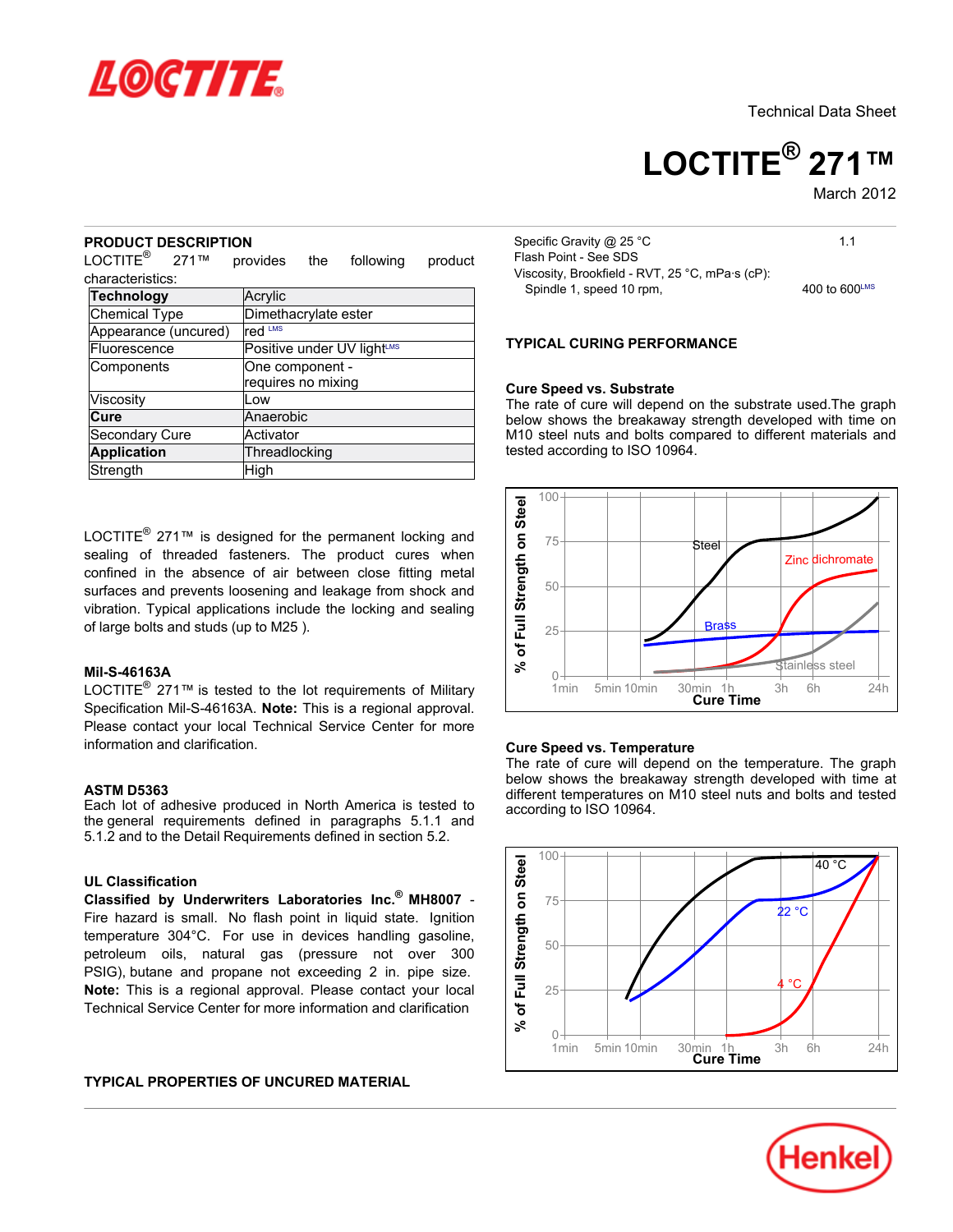# **TYPICAL ENVIRONMENTAL RESISTANCE**

Cured for 24 hours @ 22 °C Breakaway Torque, ISO 10964: M10 steel nuts and bolts

#### **Cure Speed vs. Activator**

Where cure speed is unacceptably long, or large gaps are present, applying activator to the surface will improve cure speed. The graph below shows the breakaway strength developed with time on M10 zinc dichromate steel nuts and bolts using Activator 7471™ and 7649™ and tested according to ISO 10964.



# **TYPICAL PERFORMANCE OF CURED MATERIAL**

# **Adhesive Properties**

| After 90 minutes @ 22 °C<br>Breakaway Torque, ISO 10964:<br>$3/8$ x 16 steel nuts (grade<br>2) and bolts (grade 5) | $N \cdot m$<br>(lb.in.) | 8.5 to 25.4LMS<br>(75 to 225)                 |
|--------------------------------------------------------------------------------------------------------------------|-------------------------|-----------------------------------------------|
| Prevail Torque, ISO 10964:<br>3/8 x 16 steel nuts (grade<br>2) and bolts (grade 5)                                 | N·m<br>(lb.in.)         | 16.9 to $34^{LMS}$<br>$(150 \text{ to } 300)$ |
| After 24 hours @ 22 °C                                                                                             |                         |                                               |
| Breakaway Torque, ISO 10964:                                                                                       |                         |                                               |
| 3/8 x 16 steel nuts (grade<br>2) and bolts (grade 5)                                                               | N⋅m<br>(lb.in.)         | 16.9 to $34^{LMS}$<br>$(150 \text{ to } 300)$ |
| x 16 cadmium<br>3/8<br>nuts and bolts                                                                              | N·m<br>(lb.in.)         | 4.5 to 14.1LMS<br>$(40 \text{ to } 125)$      |
| 3/8 x 16 zinc nuts and bolts                                                                                       | $N \cdot m$<br>(lb.in.) | 4.5 to 14.1LMS<br>(40 to 125)                 |
| M <sub>10</sub> steel nuts and bolts                                                                               | $N \cdot m$<br>(lb.in.) | 17 to 40<br>(150 to 350)                      |
| Prevail Torque, ISO 10964:                                                                                         |                         |                                               |
| 3/8 x 16 steel nuts (grade<br>2) and bolts (grade 5)                                                               | N∙m<br>(lb.in.)         | 22.6 to 40LMS<br>$(200 \text{ to } 355)$      |
| 3/8<br>16 cadmium<br>$\mathbf{x}$                                                                                  | $N \cdot m$             | 16.9 to 34LMS                                 |
| nuts and bolts                                                                                                     | (lb.in.)                | $(150 \text{ to } 300)$                       |
| 3/8 x 16 zinc nuts and bolts                                                                                       | $N \cdot m$<br>(lb.in.) | 16.9 to 34LMS<br>$(150 \text{ to } 300)$      |
| M <sub>10</sub> steel nuts and bolts                                                                               | $N \cdot m$<br>(lb.in.) | 23 to 40<br>(200 to 350)                      |

# **Hot Strength**



# **Heat Aging**

Aged at temperature indicated and tested @ 22 °C



#### **Chemical/Solvent Resistance**

Aged under conditions indicated and tested @ 22 °C.

|                         |     | % of initial strength |       |       |  |
|-------------------------|-----|-----------------------|-------|-------|--|
| <b>Environment</b>      | °C  | 100 h                 | 500 h | 1000h |  |
| Motor oil (MIL-L-46152) | 125 | 85                    | 85    | 75    |  |
| Unleaded gasoline       | 22  | 100                   | 100   | 95    |  |
| Leaded Gasoline I       | 22  | 100                   | 100   | 100   |  |
| Brake fluid             | 22  | 100                   | 100   | 100   |  |
| Ethanol                 | 22  | 95                    | 95    | 95    |  |
| Acetone                 | 22  | 95                    | 95    | 95    |  |
| 1,1,1 Trichloroethane   | 22  | 100                   | 95    | 95    |  |
| Water/glycol 50/50      | 87  | 100                   | 85    | 85    |  |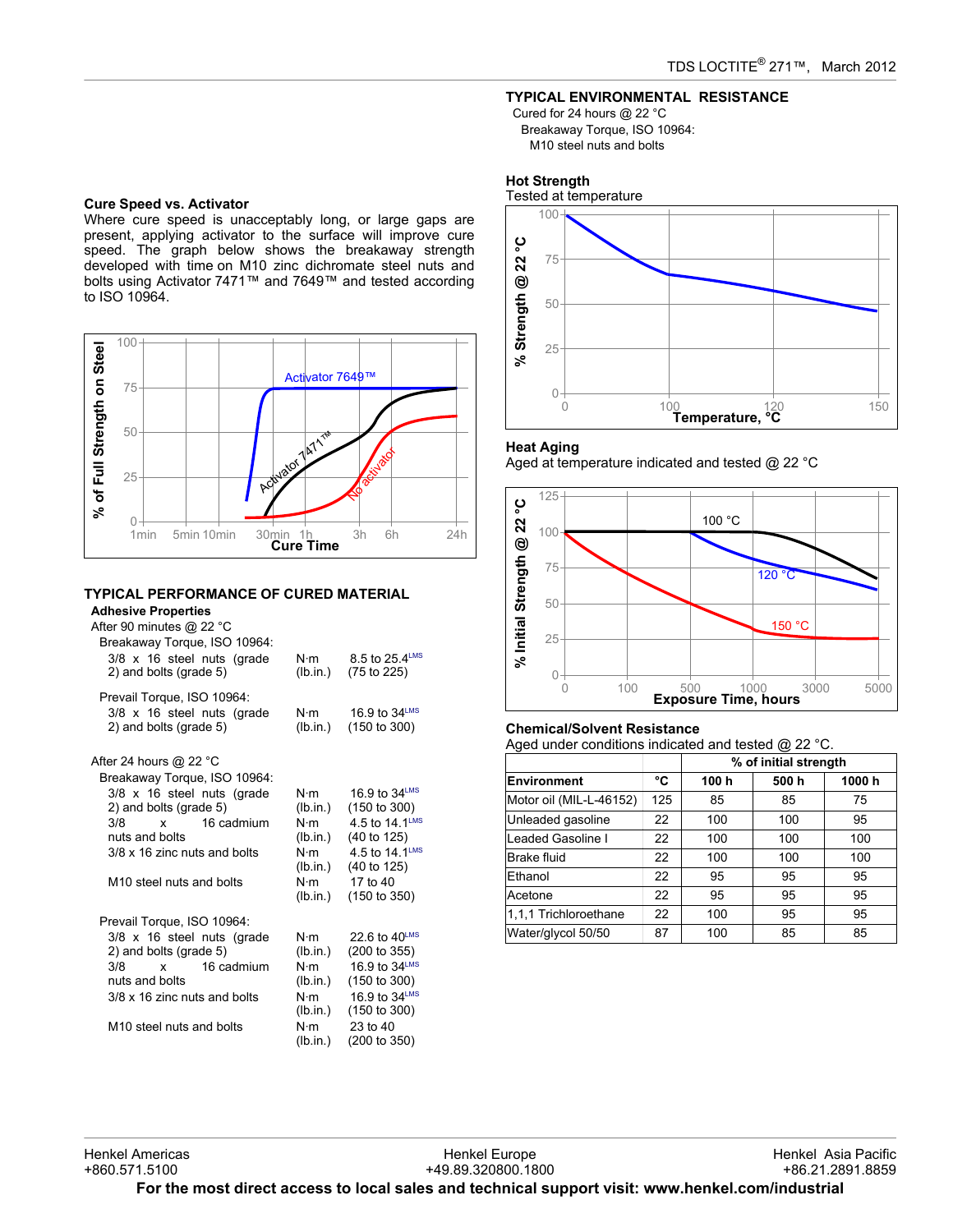# **GENERAL INFORMATION**

**This product is not recommended for use in pure oxygen and/or oxygen rich systems and should not be selected as a sealant for chlorine or other strong oxidizing materials.**

#### **For safe handling information on this product, consult the Safety Data Sheet (SDS).**

Where aqueous washing systems are used to clean the surfaces before bonding, it is important to check for compatibility of the washing solution with the adhesive. In some cases these aqueous washes can affect the cure and performance of the adhesive.

This product is not normally recommended for use on plastics (particularly thermoplastic materials where stress cracking of the plastic could result). Users are recommended to confirm compatibility of the product with such substrates.

# **Directions for use:**

# **For Assembly**

- 1. For best results, clean all surfaces (external and internal) with a LOCTITE $^{\circledR}$  cleaning solvent and allow to dry.
- 2. If the material is an inactive metal or the cure speed is too slow, spray all threads with Activator 7471™ or 7649™ and allow to dry.
- 3. Shake the product thoroughly before use.
- 4. To prevent the product from clogging in the nozzle, do not allow the tip to touch metal surfaces during application.
- 5. **For Thru Holes**, apply several drops of the product onto the bolt at the nut engagement area.
- 6. **For Blind Holes**, apply several drops of the product down the internal threads to the bottom of the hole.
- 7. **For Sealing Applications**, apply a 360° bead of product to the leading threads of the male fitting, leaving the first thread free. Force the material into the threads to thouroughly fill the voids. For bigger threads and voids, adjust product amount accordingly and apply a 360° bead of product on the female threads also.
- 8. Assemble and tighten as required.

# **For Disassembly**

1. Apply localized heat to nut or bolt to approximately 250 °C. Disassemble while hot.

#### **For Cleanup**

1. Cured product can be removed with a combination of soaking in a Loctite solvent and mechanical abrasion such as a wire brush.

#### **Loctite Material SpecificationLMS**

LMS dated August 23, 1999. Test reports for each batch are available for the indicated properties. LMS test reports include selected QC test parameters considered appropriate to specifications for customer use. Additionally, comprehensive controls are in place to assure product quality and consistency. Special customer specification requirements may be coordinated through Henkel Quality.

# **Storage**

Store product in the unopened container in a dry location. Storage information may be indicated on the product container labeling.

**Optimal Storage: 8 °C to 21 °C. Storage below 8 °C or greater than 28 °C can adversely affect product properties**. Material removed from containers may be contaminated during use. Do not return product to the original container. Henkel Corporation cannot assume responsibility for product which has been contaminated or stored under conditions other than those previously indicated. If additional information is required, please contact your local Technical Service Center or Customer Service Representative.

#### **Conversions**

 $(^{\circ}C \times 1.8) + 32 = ^{\circ}F$ kV/mm x 25.4 = V/mil  $mm / 25.4 = inches$  $µm / 25.4 = mil$  $N \times 0.225 = lb$ N/mm  $x$  5.71 = lb/in  $N/mm<sup>2</sup>$  x 145 = psi MPa x 145 = psi  $N·m \times 8.851 = lb·in$  $N·m \times 0.738 = lb·ft$ N $\cdot$ mm x 0.142 = oz $\cdot$ in  $mPa·s = cP$ 

#### **Note:**

The information provided in this Technical Data Sheet (TDS) including the recommendations for use and application of the product are based on our knowledge and experience of the product as at the date of this TDS. The product can have a variety of different applications as well as differing application and working conditions in your environment that are beyond our control. Henkel is, therefore, not liable for the suitability of our product for the production processes and conditions in respect of which you use them, as well as the intended applications and results. We strongly recommend that you carry out your own prior trials to confirm such suitability of our product.

Any liability in respect of the information in the Technical Data Sheet or any other written or oral recommendation(s) regarding the concerned product is excluded, except if otherwise explicitly agreed and except in relation to death or personal injury caused by our negligence and any liability under any applicable mandatory product liability law.

#### **In case products are delivered by Henkel Belgium NV, Henkel Electronic Materials NV, Henkel Nederland BV, Henkel Technologies France SAS and Henkel France SA please additionally note the following:**

In case Henkel would be nevertheless held liable, on whatever legal ground, Henkel's liability will in no event exceed the amount of the concerned delivery.

#### **In case products are delivered by Henkel Colombiana, S.A.S. the following disclaimer is applicable:**

The information provided in this Technical Data Sheet (TDS) including the recommendations for use and application of the product are based on our knowledge and experience of the product as at the date of this TDS. Henkel is, therefore, not liable for the suitability of our product for the production processes and conditions in respect of which you use them, as well as the intended applications and results. We strongly recommend that you carry out your own prior trials to confirm such suitability of our product.

Any liability in respect of the information in the Technical Data Sheet or any other written or oral recommendation(s) regarding the concerned product is excluded, except if otherwise explicitly agreed and except in relation to death or personal injury caused by our negligence and any liability under any applicable mandatory product liability law.

**In case products are delivered by Henkel Corporation, Resin Technology Group, Inc., or Henkel Canada Corporation, the following disclaimer is applicable:**

The data contained herein are furnished for information only and are believed to be reliable. We cannot assume responsibility for the results

Henkel Europe +49.89.320800.1800